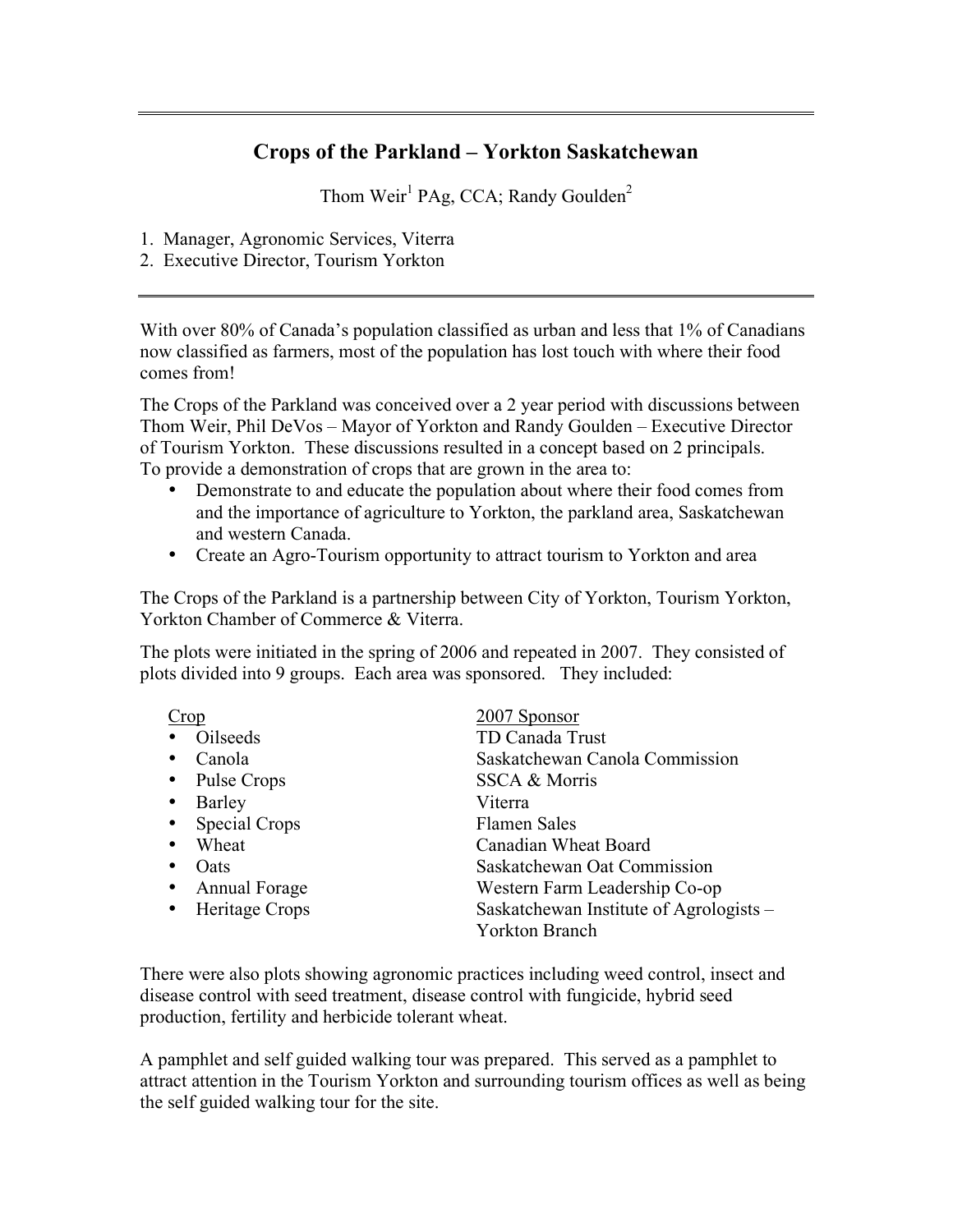## Pamphlet



|                                            | ×.                                      | $\infty$             | $\circ$                |                  |
|--------------------------------------------|-----------------------------------------|----------------------|------------------------|------------------|
|                                            | <b>THE CARD</b>                         | <b>MILDOWY</b><br>ă  | note Clinton           |                  |
| <b>Breaking Crop</b><br>Dates              | antyle Carvin<br>ă<br><b>Belevillen</b> | Musical              | ž<br>š<br>s            | Oliseads<br>٠    |
|                                            | Convention at Canata                    | Sunhowe              | <b>Soft care</b>       |                  |
|                                            |                                         |                      |                        |                  |
|                                            | Ě                                       | ybno Canota          | nvannonal Can de       |                  |
| Insect Control<br>Canada Smad<br>Transport |                                         | IghEncic Add Rapesed | ybrid Canda            | Canola<br>ż      |
|                                            |                                         | Linderic Canda       | Synthetic hybrid Claim |                  |
|                                            |                                         |                      |                        |                  |
|                                            | <b>DRAMATION</b>                        | Red Lent             | alow Free              |                  |
| Dama                                       | <b>TROCHER</b><br>Pas Nodulation        | an an<br>ē           | <b>Ciences</b> Perso   | Putsa Crops<br>Ś |
|                                            | hinocular                               | mervines<br>E        | Faba Baans             |                  |
|                                            |                                         |                      |                        |                  |